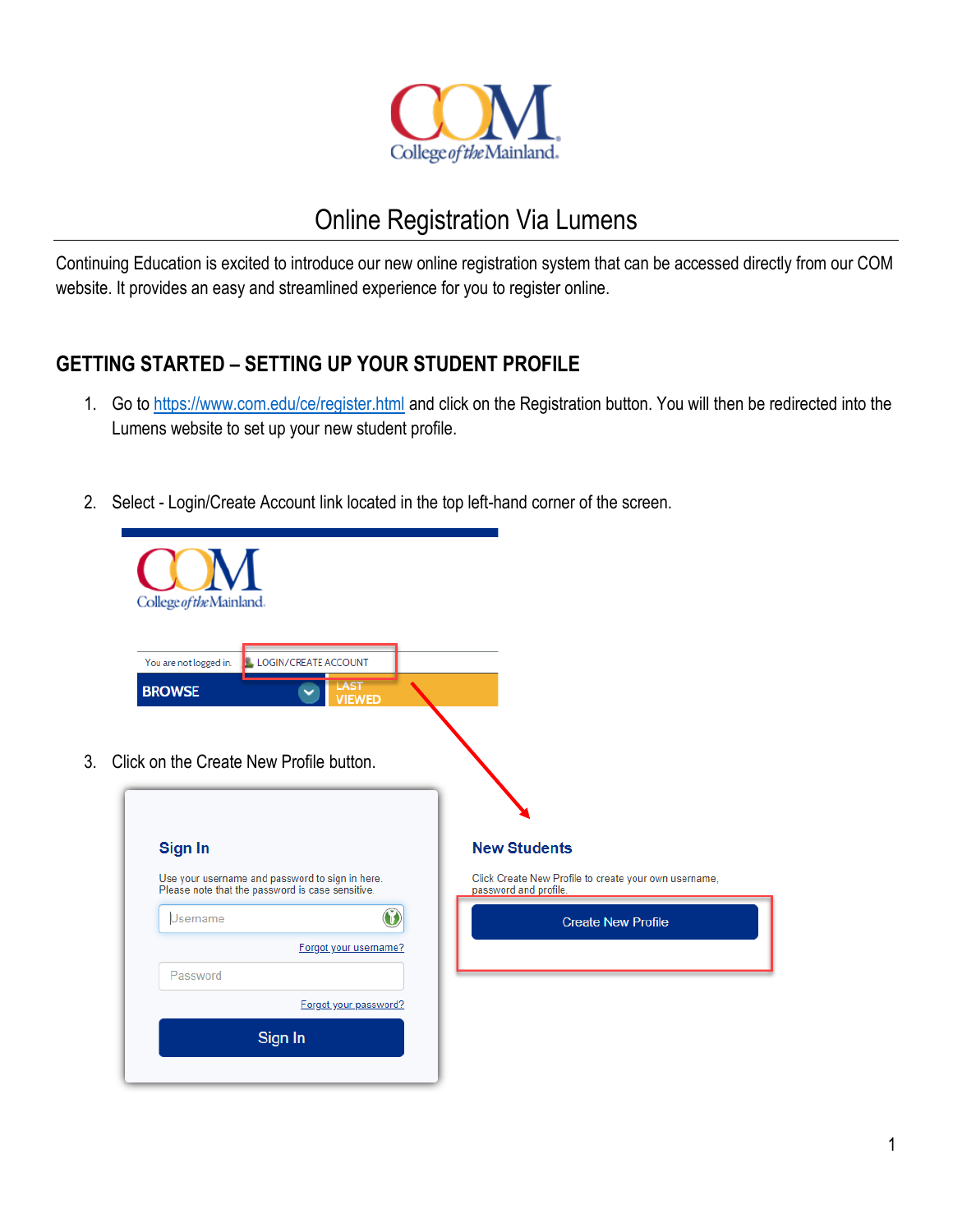4. Complete the New Student Profile Questions – All items with an \* must be filled in to save your profile. When you have completed Step-1, Step-2, and Step-3 tabs, then click the Submit button.

#### **Create New Student Profile**

Welcome to College of the Mainland! Please complete the following information to build your profile so you can<br>register for classes or activities.

| * denotes required information.        |                                                                                                                                                                        |  |
|----------------------------------------|------------------------------------------------------------------------------------------------------------------------------------------------------------------------|--|
| Step-1<br>Step-3<br>Step-2             |                                                                                                                                                                        |  |
| Username*                              | Username: minimum 6 characters                                                                                                                                         |  |
| Password*                              | Password: minimum 8 characters, must contain a number<br>and any two of the following three: upper case, lower<br>case, special characters (for example: (){}!@\$%^&*) |  |
|                                        |                                                                                                                                                                        |  |
|                                        | <b>Strength</b><br>mmmm                                                                                                                                                |  |
| Re-enter password*                     |                                                                                                                                                                        |  |
| Password hint*                         |                                                                                                                                                                        |  |
| <b>Identity Verification Question*</b> | None specified<br>$\checkmark$                                                                                                                                         |  |
| <b>Identity Verification Answer*</b>   |                                                                                                                                                                        |  |
| E-mail*                                | <b>Privacy Policy</b>                                                                                                                                                  |  |

#### **Add Student**

Complete the following information to build student profile so they can register for classes or activities. \* denotes required information.

| Step-3<br>Step-1<br>Step-2             |                                  |  |
|----------------------------------------|----------------------------------|--|
| County*                                | All other states<br>$\checkmark$ |  |
|                                        | County of residence              |  |
| Company                                | None specified<br>$\checkmark$   |  |
| How you heard about us                 | Website<br>$\checkmark$          |  |
| <b>Internal Comments</b>               |                                  |  |
|                                        |                                  |  |
|                                        |                                  |  |
| Class unlock keys                      |                                  |  |
| Enter multiple separated by comma.     |                                  |  |
| <b>Send Profile Notice to Student?</b> | ◡                                |  |
|                                        | Submit<br>Cancel                 |  |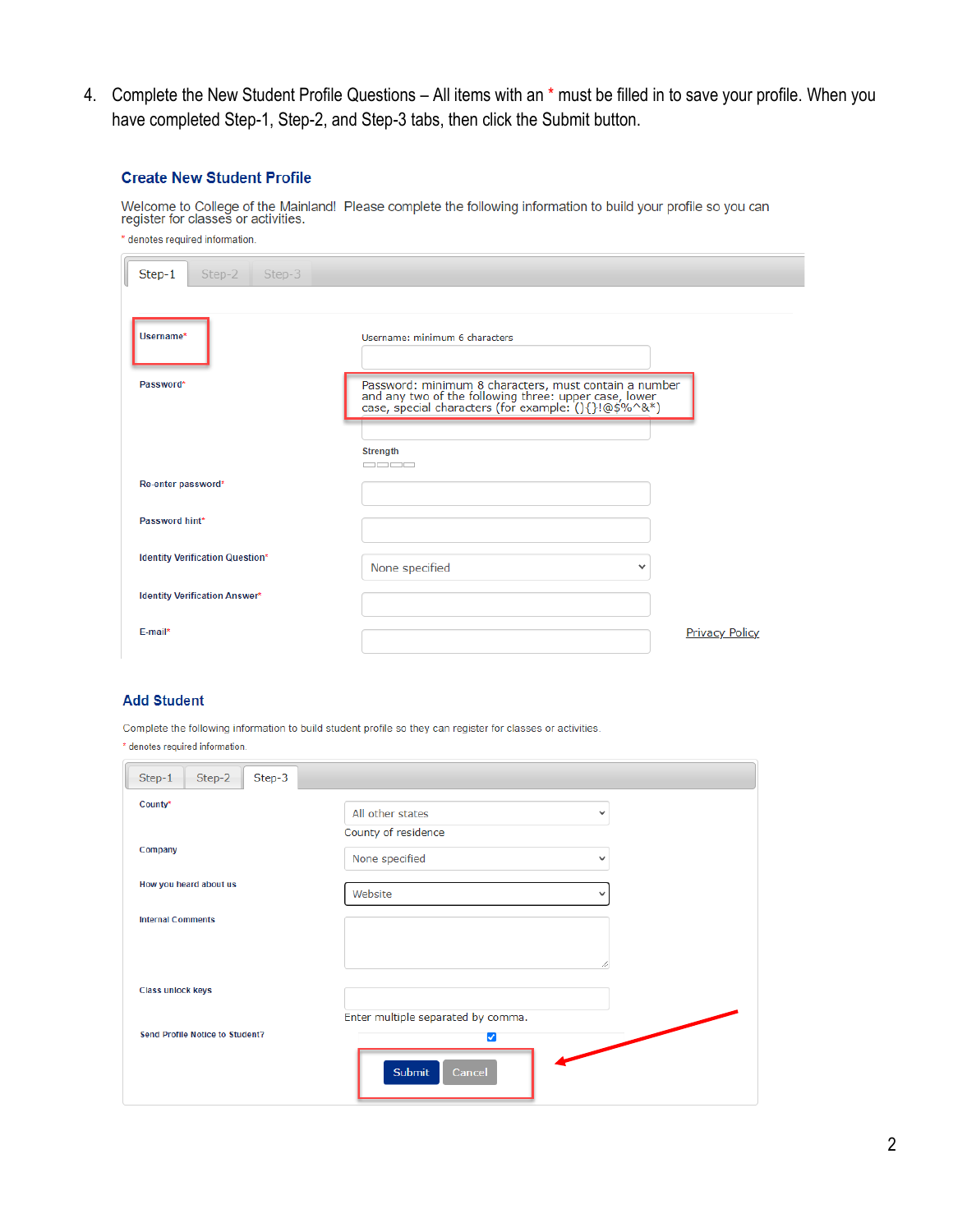## **READY TO REGISTER? SEARCHING AND REGISTERING FOR COURSES**

1. You can search for courses by clicking on the applicable category in the Browse column or by using the search box.





2. Once you locate your desired course, you will click Add to Cart. If the class is full, you may add to the waiting list instead. Note: You can register for multiple courses before you check out and provide payment.

| <b>Hazardous Materials I</b>         |          |  |
|--------------------------------------|----------|--|
| 1015                                 |          |  |
| <b>Start Date: upon registration</b> |          |  |
| Self-Paced                           |          |  |
| Days of the Week:                    |          |  |
| Cost:                                | \$155.00 |  |
| Location : Online                    |          |  |
| Instructor: D Mclerran               |          |  |
| 13 Seats Left                        |          |  |
| <b>ADD TO CART</b>                   | w        |  |